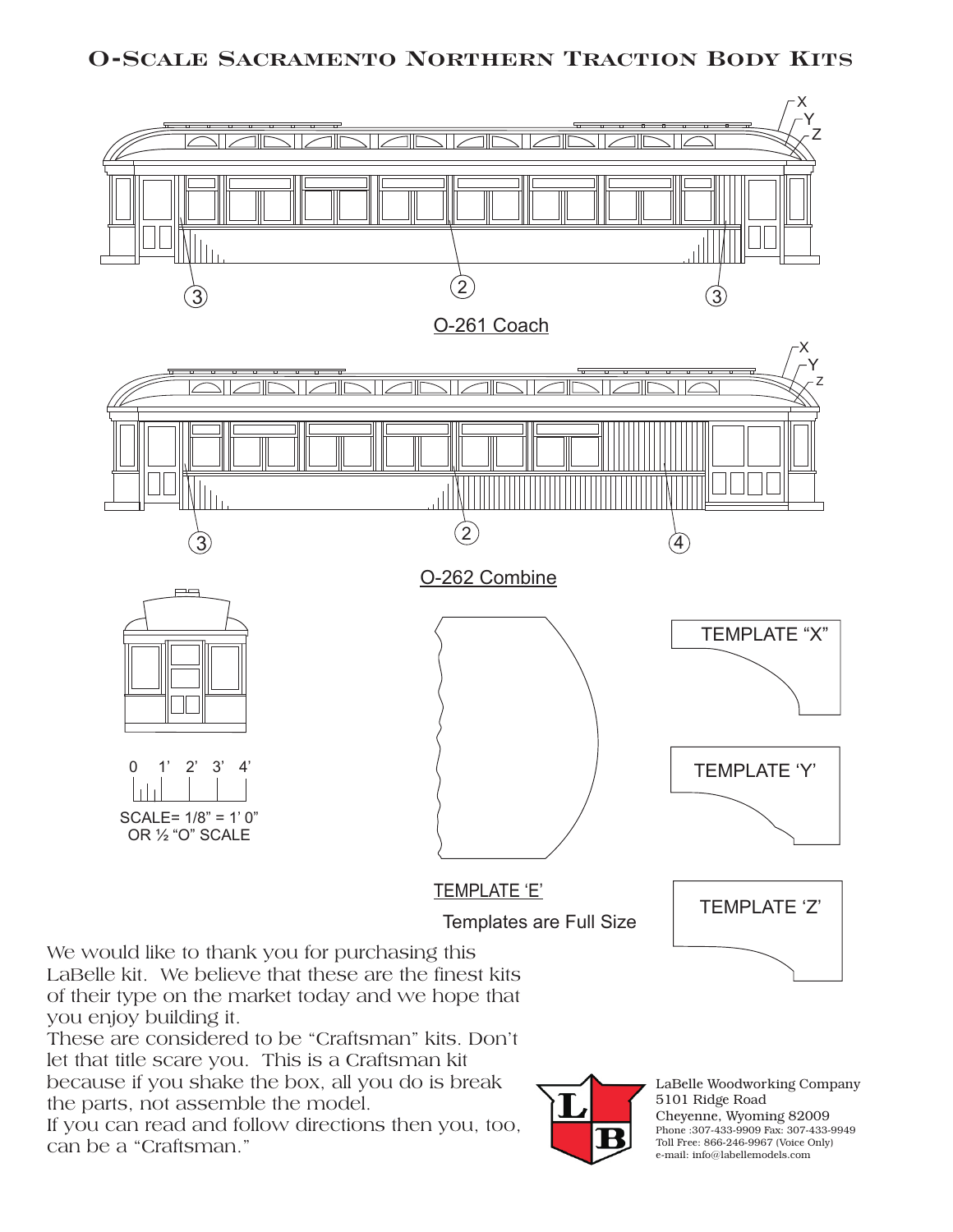Stripwood that is colored on one end is used in several different places. Be sure that you cut from the uncolored end of the wood to make your parts.

Stripwood colored on both ends can be cut from either end and is used for one particular part. It will be completely used in one assembly. Please keep in mind while building this kit that it is YOUR kit and that you can make it as Spartan or as Detailed as you wish. It is up to you. Remember, all this is is a wooden passenger conveyance on wheels.



**2**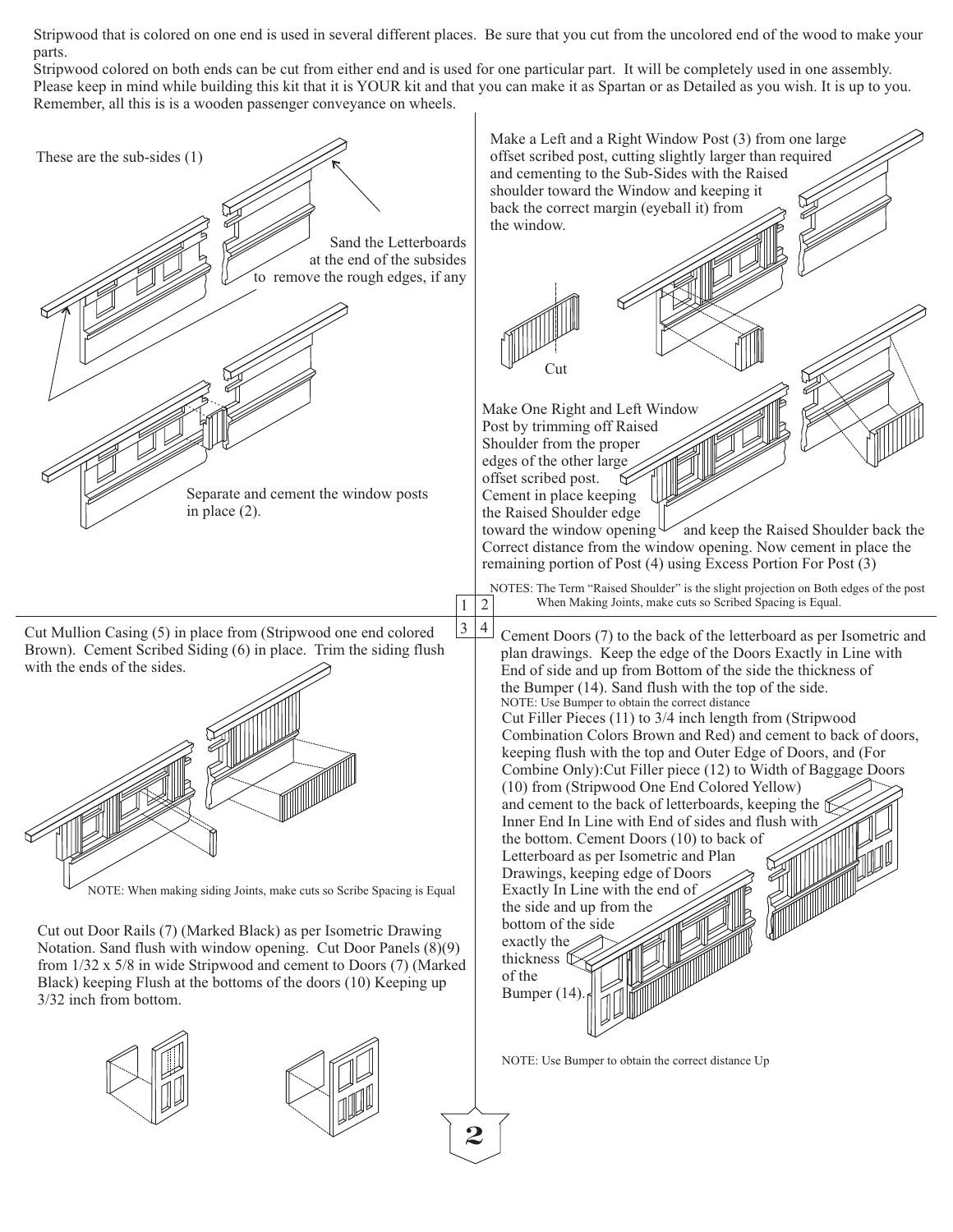Cement Formers (13) to Bumpers (14) Centering in the width and flush at the back edges. NOTE: Combine has one (1) wide Bumper for Baggage End.

Place Bumpers on a flat surface and place them at their respective ends. Cement the bottom edges of the doors to the formers making sure that the notches are against the edge of the doors. Cement the top formers (13) in place making Sure that the Notches are against the edges of the doors.

Cut and cement the door panels (19) from the 1/32" x 5/8" wide Stripwood to the End door Sections(18), keeping the panels 3/32" up from the bottom of the doors.



Cement the end door sections (18) to the formers (13) keeping the ends in line with the points marked "X" in the drawing.

Cement in place the Right and Left Angle Window Sections (20) and sand them flush with the top

Cut the door sill (15) to length to fit between the end of the side and the notch in the bumper and cement in place.



Cut the Quarter-Round pieces (16), Both ends colored Black, to the proper height and cement one to the face of the Baggage Doors and against the end of the side keeping flush with the face of the side, and to the other end of the Baggage Door, keeping flush with the edge of the door.

On the Passenger door, cut the Quarter Round, (17) Colored One End Black, flush with the bottom of the car side. Cement one to the Face of the Passenger Door (9) and against the end of the side wall. Keep this Flush with the face of the sides. Cement the other to the face of the door, keeping it flush with the edge of the door.

Cut the Door Section End Letterboard filler piece (21) to length from the Stripwood with one End Colored Blue and cement the Narrow Edge to the face of the End Door keeping it flush at the top.

Cut and fit the Window Section End Window Letterboard filler pieces (22) from the same stripwood and cement the Wide Edge to the face of the Window Sections, keeping it flush at the top.



Cut the Door Molding (23) to length from the Stripwood combination Colored Brown and Black. Cement this molding to the face of the door keeping it flush with the edges of the door.

7

 $5|6$ 8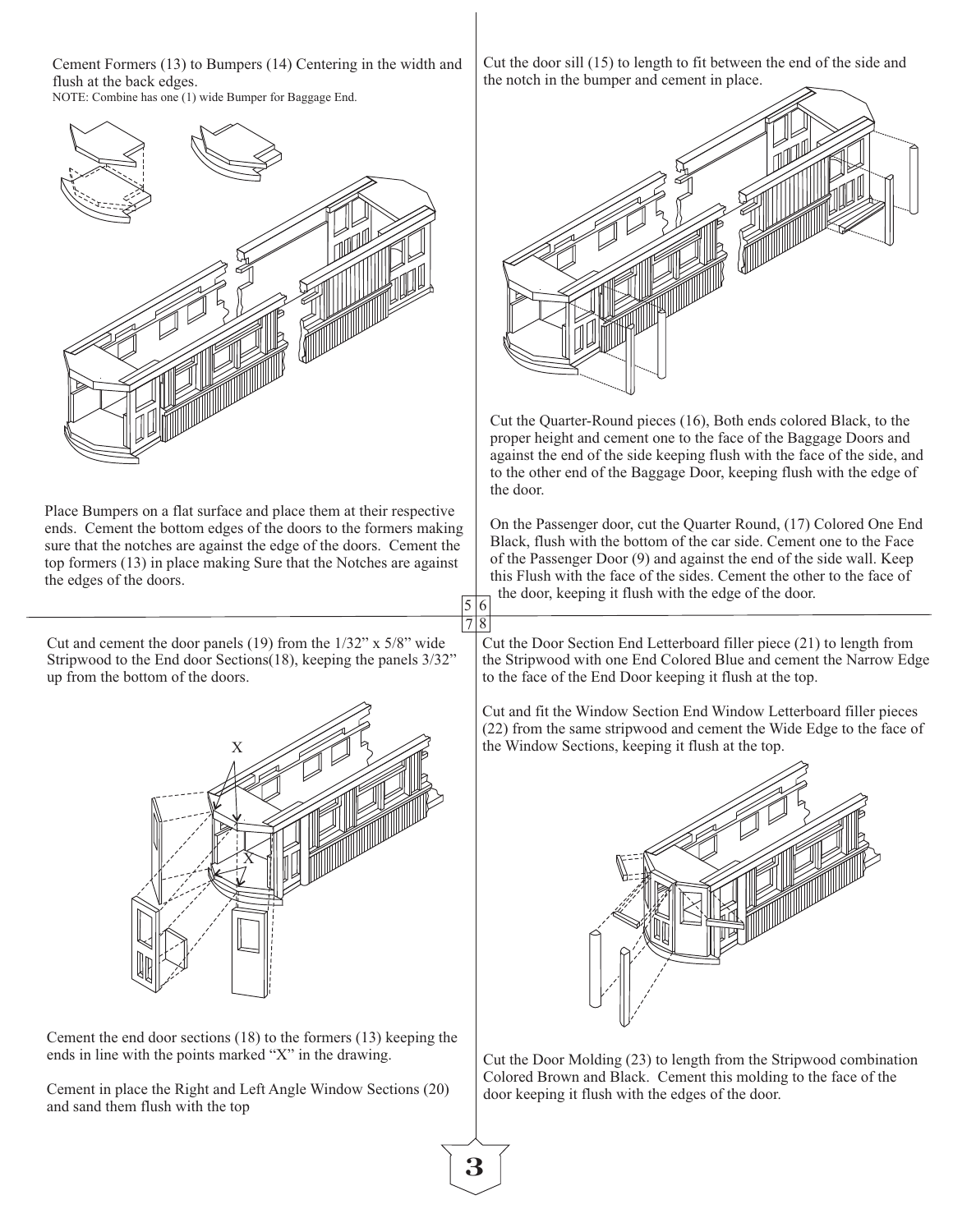Cut and fit Unscribed Dash Siding (24) which is Pre-Cut to height and cement it to the Window Sections.



Cut and fit the Window Sills (25) from Stripwood with one end colored Yellow. Cement on Top of the Dash. Sand the window sills to leave a slight projection.

Cut and Cement the Bevel Casing (26) in place, from Stripwood with one end colored Red. This casing goes next to the end door Cut and Cement the Bevel Casing (27) in place, from Stripwood with one end colored Green. This casing goes against the outside of the end next to the Passenger Doors. Make sure that the "square edge" and "wide face" are out.





Cut out or trace Template "E" and sand the end letterboards to this radius, Flush with the center and corner moldings.

Remove the Tension of the End Letterboard Overlay, (28) made from Stripwood with the Combination colors Blue and Green, by rolling a small round object back and forth on the Backside. Center and cement to the End Radius, keeping it flush at the top. Assemble the roof (29) by cementing the window inserts (30) inside the roof.

Cut the casing (31) to length from the Stripwood colored one end Brown.

Cut the casing (32) to length from the Stripwood colored both ends Blue. Cement in Place.

Brown End Both ends Blue

Sand the Roof to the correct length, leaving an equal overhang at the sides and ends.



 $9|10$ 11 12

.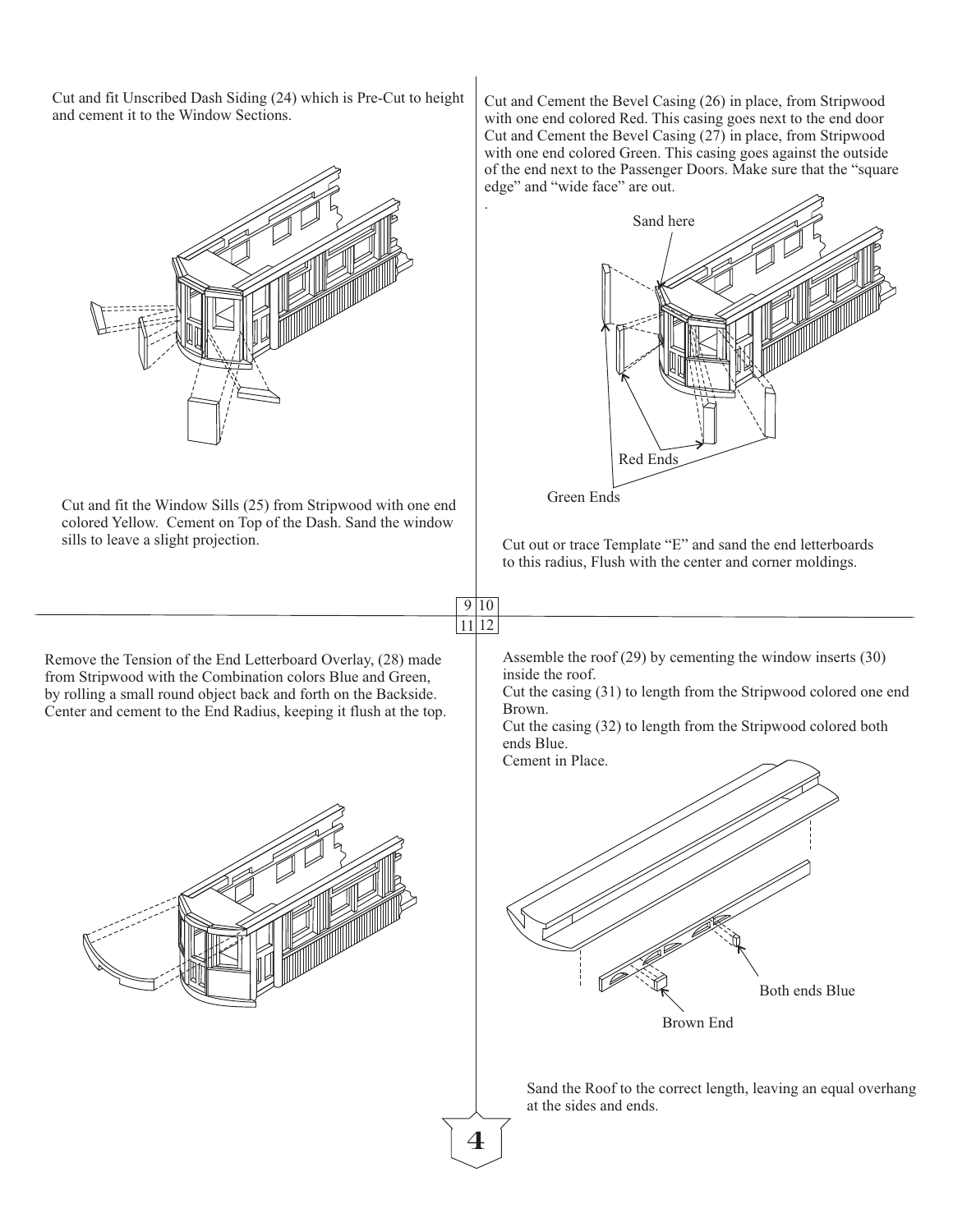Now Make up Templates "X", "Y" and "Z" from Card Stock or use our optional roof rounding kit, which has these Templates pre-made. Use these templates to check the roof contour at lines X, Y and Z as per the roof end notations shown on page 1.

Cut and sand the Lower Roof sections using Template "X"

Next, use template "Y" to make four roof overhang pieces from 1/8" x 3/4" wide stripwood.



Remember, this is a cut and fit procedure. First, cut off Small Portions of the Roof Top overhang until Points "K" and Points "L" of the roof overhang pieces fit and cement in place. Now cut and sand the Roof Ends to match Template "Z"

What does all this mean? Easy, be patient and get a piece of emery cloth and take a little off the ends at a time. Just pull with the Grain of the wood, like polishing a pair of shoes.

Make Roof Walk (34) from Stripwood with the combination colors Red and Black and (35) Stripwood with both ends colored Brown.

Tip: Place your sandpaper, sand side up on the roof and sand the roofwalk to the roof curve by just rubbing across the Sandpaper.



Now paint the car and the roof. After the car is painted, add the Clear Mylar Window material Shown Below is an alternative method for rounding the roof ends which some people prefer to the method just outlined.



13 14 15 16

Cut two Body Spacers from 3/23" x ½" wide stripwood and fit them between the sides at the top of the car. Space equally and cement in place.